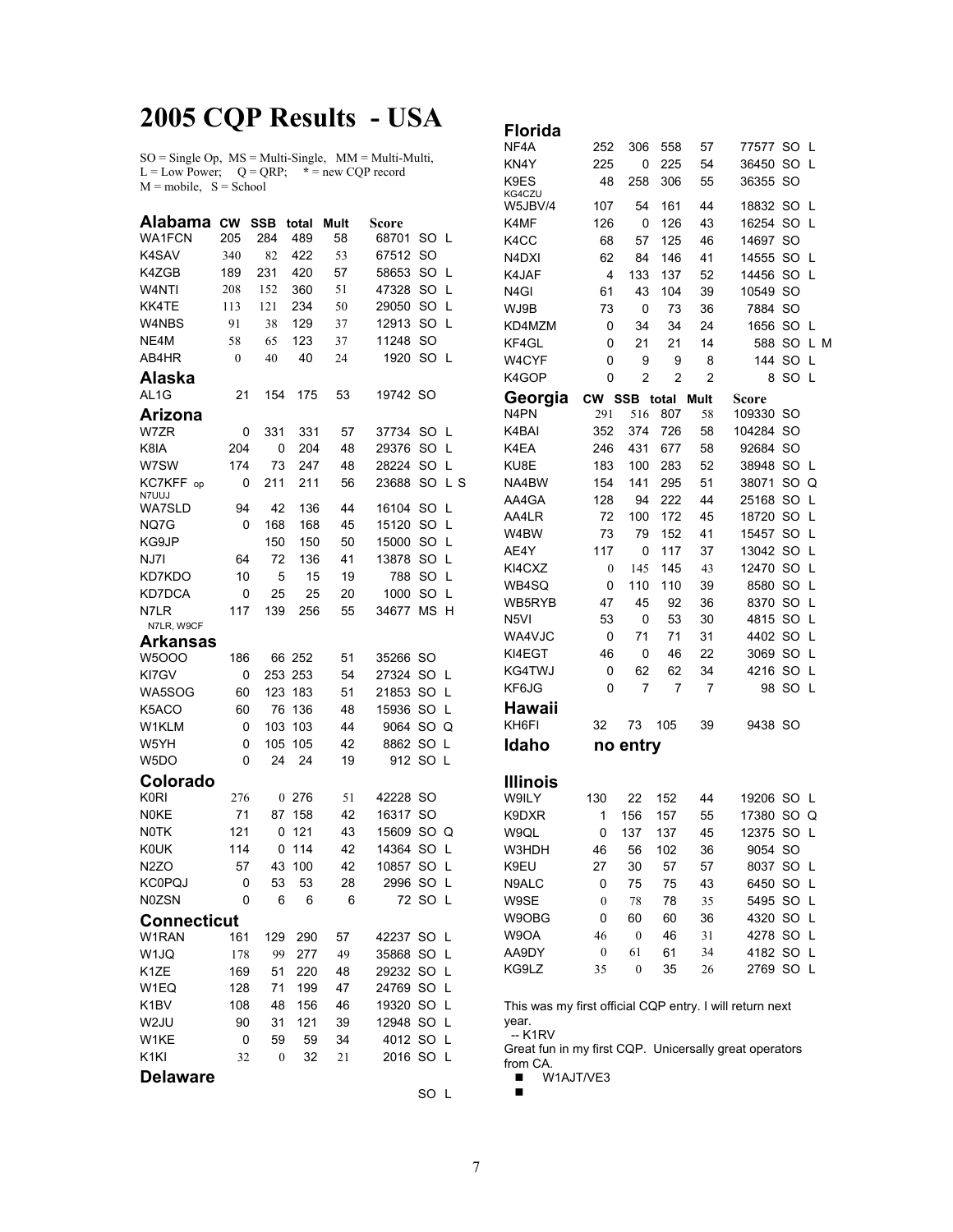| Indiana                                         |                  |                   |                |                |                   |         | Michigan                      |              |                  |            |          |                         |          |  |
|-------------------------------------------------|------------------|-------------------|----------------|----------------|-------------------|---------|-------------------------------|--------------|------------------|------------|----------|-------------------------|----------|--|
| KE9I                                            | 230 333          |                   | 563            | 58             | 78416 SO          |         | W8MJ                          | 276          | 287              | 563        | 58       | 81910 SO L              |          |  |
| AJ9C                                            | 153 251          |                   | 404            | 57             | 54777 SO L        |         | K8IR                          | 110          | 67               | 177        | 46       | 21390 SO L              |          |  |
| K <sub>1</sub> TN                               | 107              | 46                | 153            | 47             | 19528 SO L        |         | NU8Z                          | 86           | 35               | 121        | 41       | 13509 SO L              |          |  |
| W9RE                                            | 142              | 0                 | 142            | 44             | 18810 SO L        |         | W8DA                          | $\mathbf 0$  | 134              | 134        | 46       | 12328 SO                |          |  |
| KA9F                                            | 88               | 60                | 148            | 46             | 17733 SO L        |         | KC8YEC                        | 32           | 56               | 88         | 36       | 7488 SO L               |          |  |
| WB9CIF                                          | 122              | 0                 | 122            | 47             | 17272 SO          |         | W8WVU                         | 70           | 0                | 70         | 28       | 5880 SO L               |          |  |
| NA9U                                            | 62               | 0                 | 62             | 29             | 5437 SO L         |         | W8UE                          | 40           | 19               | 59         | 33       | 5214 SO L               |          |  |
| NA9L                                            | 8                | 94                | 102            | 34             | 4012 SO L         |         | WF5X                          | 12           | 45               | 57         | 36       | 4536 SO L               |          |  |
| K9ZEN                                           | $\Omega$         | 8                 | 8              | 7              | 112 SO L          |         | W8RIT                         | 0            | 58               | 58         | 35       | 4060 SO L               |          |  |
| <b>lowa</b>                                     |                  |                   |                |                |                   |         | K8VFR                         | 43           | $\mathbf{0}$     | 43         | 23       | 2967 SO L               |          |  |
| N8YHA                                           | 0                | 6                 | 6              | 5              |                   | 72 SO L | KD8APB                        | $\Omega$     | 19               | 19         | 16       |                         | 608 SO L |  |
| Kansas                                          |                  |                   |                |                |                   |         | <b>Minnesota</b>              |              |                  |            |          |                         |          |  |
| W0BH *                                          | 168 568          |                   | 736            | 58             | 93728 SO          |         | K4IU                          | 155          | 143              | 298        | 54       | 40635 SO                |          |  |
| <b>WB0YJT</b>                                   | 74               | 91                | 165            | 47             | 19105 SO L        |         | KE0G                          | 178          | 0                | 178        | 49       | 26239 SO Q              |          |  |
| WA5SWN                                          | 0                | 98                | 98             | 45             | 8820 SO L         |         | <b>K0MPH</b>                  | 102          | 81               | 183        | 48       | 22512 SO L              |          |  |
| <b>KC0DEB</b>                                   | 0                | 81                | 81             | 38             | 6156 SO L         |         | <b>WG0M</b>                   | 87           | 76               | 163        | 44       | 18172 SO L              |          |  |
| <b>KA0EIC</b>                                   | $\theta$         | 70                | 70             | 40             | 5600 SO L         |         | <b>NOUR</b>                   | 80           | 30               | 110        | 43       | 13007 SO Q              |          |  |
| <b>WB0UZM</b>                                   | $\boldsymbol{0}$ | 37                | 37             | 27             | 1998 SO L         |         | W0OPW                         | 79           | 0                | 79         | 43       | 10191 SO L              |          |  |
| Kentucky                                        |                  |                   |                |                |                   |         | KA0JNG                        | 0            | 80               | 80         | 42       | 6762 SO                 |          |  |
| N4HID                                           | <b>CW</b><br>0   | <b>SSB</b><br>210 | total<br>210   | Mult<br>56     | Score<br>23250 SO |         | W0QQS                         | 46           | 10               | 56         | 28       | 4424 SO L               |          |  |
| WA4VAP                                          | 42               | 8                 | 50             | 27             | 5913 SO L         |         | <b>KCONFB</b>                 | 0            | 33               | 33         | 22       | 1452 SO L               |          |  |
| KD4ULE                                          | 0                | 36                | 36             | 27             | 1944 SO L         |         | <b>K0KX</b>                   | 18           | 6                | 24         | 15       |                         | 990 SO L |  |
|                                                 |                  |                   |                |                |                   |         | <b>Mississippi</b>            |              |                  |            |          |                         |          |  |
| Louisiana                                       |                  |                   |                |                |                   |         | NI <sub>5</sub> F             | 120          | 85               | 205        | 46       | 24426 SO                |          |  |
| N <sub>5</sub> YE                               | 132              | 141               | 273            | 52             | 35256 SO L        |         | KJ5RC                         | 0            | 95               | 95         | 48       | 9120 SO L               |          |  |
| KA5M                                            | 103              | 146               | 249            | 52             | 31304 SO          |         | N5KGY                         | 0            | 105              | 105        | 39       | 8190 SO L               |          |  |
| AF5P                                            | 106              | 114               | 220            | 52             | 28470 SO          |         |                               |              |                  |            |          |                         |          |  |
|                                                 |                  |                   |                |                |                   |         |                               |              |                  |            |          |                         |          |  |
| N <sub>5</sub> II                               | 140              | 75                | 215            | 48             | 27408 SO L        |         | N5PU                          | $\mathbf{0}$ | 52               | 52         | 31       | 3255 SO                 |          |  |
| W5PQ                                            | $\mathbf{0}$     | 39                | 39             | 27             | 2133 SO           |         | Missouri                      | <b>CW</b>    | <b>SSB</b> total |            | Mult     | Score                   |          |  |
| <b>Maine</b>                                    |                  |                   |                |                |                   |         | <b>WOJPL</b>                  | 239          | 213              | 452        | 56       | 64148 SO                |          |  |
| W <sub>1</sub> AO                               | 158              | 70                | 228            | 49             | 30135 SO L        |         | K0OU                          | 186          | 173              | 359        | 57       | 51528 SO                |          |  |
| K <sub>1</sub> J <sub>B</sub>                   | 13               | 37                | 50             | 30             | 3390 SO           |         | K5QQ                          | 135          | 84               | 219        | 54       | 30942 SO L              |          |  |
| AB1EP                                           | 0                | 25                | 25             | 20             | 1000 SO           |         | N <sub>4</sub> R <sub>S</sub> | 157          | 0                | 157        | 47       | 22207 SO L              |          |  |
| K1PQS                                           | 174              | $\mathbf{0}$      | 174            | 45             | 23490 SO L        |         | <b>K0LWV</b>                  | 84           | 46               | 130        | 42       | 14448 SO L              |          |  |
| <b>Maryland</b>                                 |                  |                   |                |                |                   |         | KI0Y                          | 99           | 109              | 208        | 49       | 2284 SO L               |          |  |
| WA1LWS                                          | 173              | 92                | 265            | 50             | 35225 SO L        |         | <b>Montana</b>                |              |                  |            |          |                         |          |  |
| K3TW                                            | 105              | 93                | 198            | 43             | 21543 SO          |         | K7PGL                         | 127          | 0                | 127        | 44       | 16764 SO L              |          |  |
| N <sub>3</sub> GO                               | 91               | 56                | 147            | 45             | 17325 SO L        |         | <b>Nebraska</b>               |              |                  |            |          |                         |          |  |
| K3DI                                            | 72               | 38                | 110            | 41             | 12074 SO L        |         | N0WY                          | 0            | 284              | 284        | 57       | 32376 SO L              |          |  |
| K3PRN                                           | $\mathbf{0}$     | 40                | 40             | 24             | 1944 SO L         |         | <b>W0PQ</b>                   | 95           | 0                | 95         | 42       | 11970 SO Q              |          |  |
| N3HU                                            | $\boldsymbol{0}$ | 5                 | 5              | 5              |                   | 50 SO L | <b>Nevada</b>                 |              |                  |            |          |                         |          |  |
| <b>Massachusetts</b>                            |                  |                   |                |                |                   |         | W7RN *                        | 313          | 330              | 643        | 57       | 90345 SO                |          |  |
| NB <sub>1</sub> B                               | 178              | 122               | 300            | 51             | 39729 SO H        |         | W6OAT@<br>K5RC                |              |                  |            |          |                         |          |  |
| K5ZD                                            | 103              | 117               | 220            | 51             | 27769 SO H        |         | W8AKS                         | 0            | 113              | 113        | 45       | 10170 SO L M            |          |  |
| WB1DX                                           | $\boldsymbol{0}$ | 140               | 140            | 53             | 14840 SO L        |         | K7ACZ                         | 0            | 119              | 119        | 42       | 10038 SO L              |          |  |
| K1EP                                            | 113              | 0                 | 113            | 38             | 12939 SO L        |         |                               |              |                  |            |          |                         |          |  |
| W <sub>1</sub> TO                               | 64               | 2                 | 66             | 28             | 5530 SO L         |         | <b>New Hampshire</b><br>AE1T  | 98           | 0                | 98         | 39       |                         |          |  |
| K <sub>1</sub> RV                               | 34               | 0                 | 34             | 23             | 2346 SO L         |         | W1END                         | 90           | 0                | 90         | 33       | 11524 SO L<br>8959 SO L |          |  |
| W1CRK                                           | $\boldsymbol{0}$ | 42                | 42             | 26             | 2184 SO L         |         | AA1CA                         | 80           | 0                | 80         | 36       |                         |          |  |
| N <sub>1</sub> NN                               | 15               | $\boldsymbol{0}$  | 15             | 14             | 651 SO H          |         |                               |              |                  |            |          | 8694 SO Q               |          |  |
| W <sub>1</sub> OH                               | 5                | $\mathbf{0}$      | 5              | 4              |                   | 60 SO L | <b>New Jersey</b>             |              |                  |            |          |                         |          |  |
| NE1RD                                           | $\mathbf{0}$     | $\overline{c}$    | $\overline{2}$ | $\overline{c}$ |                   | 8 SO L  | W2LE                          | 155          | 52               | 207        | 49       | 27881 SO                |          |  |
|                                                 |                  |                   |                |                |                   |         | N2PBK                         | 120          | 75               | 195        | 47       | 24017 SO L              |          |  |
| Amazing propagation! Easier to bust pile-ups on |                  |                   |                |                |                   |         | W2UDT<br>WA2RY                | 87<br>42     | 48<br>73         | 135<br>115 | 37<br>35 | 13209 SO<br>9520 SO L   |          |  |

in the log) then work perfectly readable CA stations from NH. Still a great contest - thanks to all the ops that pulled out my weak sigs! --- AA1CA

K2DBK 16 36 52 31 3720 SO L KA2BXH 0 8 8 7 112 SO L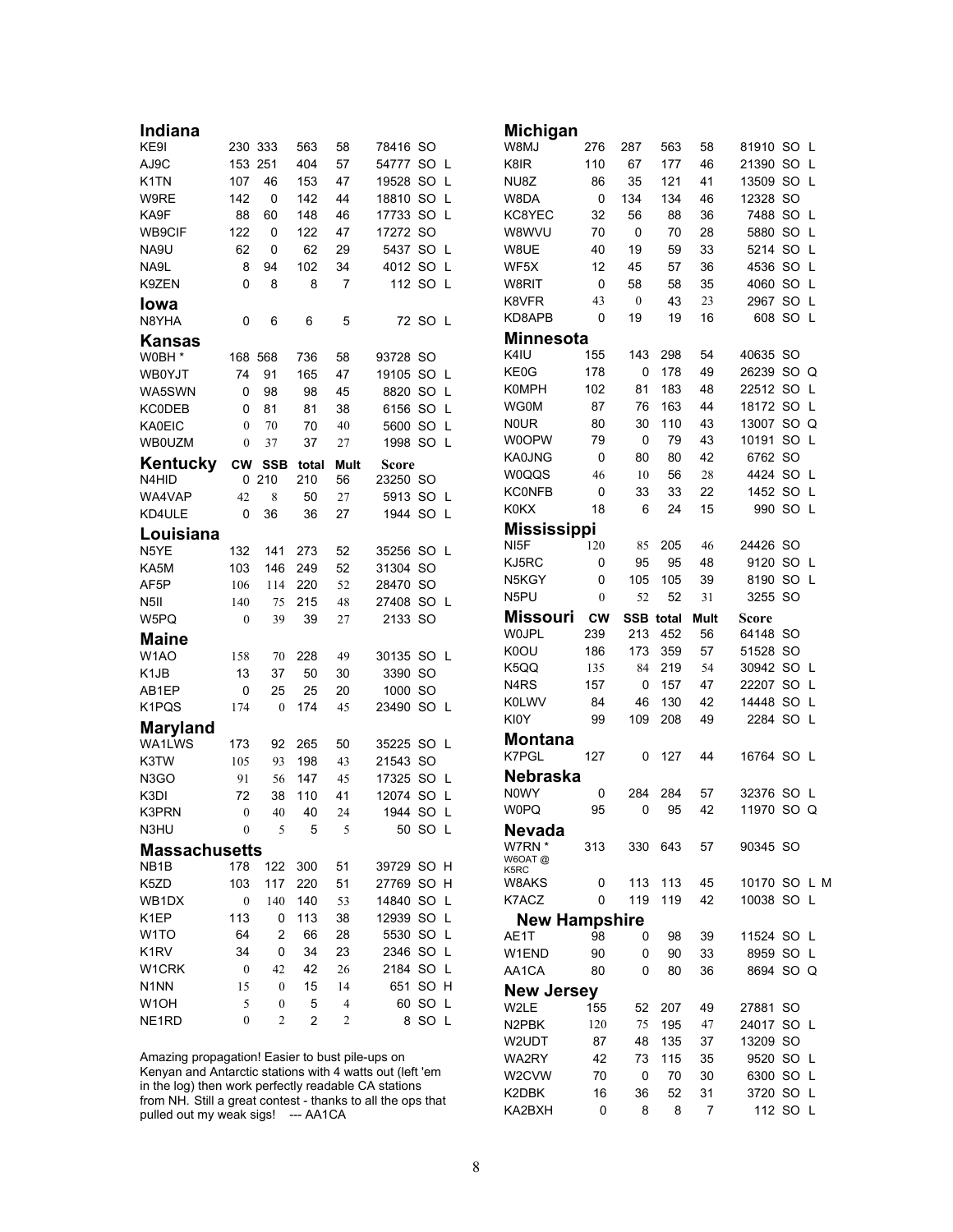| KV2M                  | 0            | 7                | 7       | 6  |            | 84 SO L | AA3B                                                                                                          | 264            | 219              | 483  | 57   | 70167 MS     |          |  |
|-----------------------|--------------|------------------|---------|----|------------|---------|---------------------------------------------------------------------------------------------------------------|----------------|------------------|------|------|--------------|----------|--|
| AB2IO                 | 0            | 4                | 4       | 4  |            | 28 SO L | <b>Rhode Island</b>                                                                                           |                |                  |      |      |              |          |  |
| <b>New Mexico</b>     |              |                  |         |    |            |         | W1WIU                                                                                                         | 3              | 50               | 53   | 31   | 3379 SO      |          |  |
| K5AM                  | 33           | 71               | 104     | 42 | 10164 SO   |         |                                                                                                               |                |                  |      |      |              |          |  |
| WA5ZUP                | 7            | 77               | 84      | 36 | 6336 SO L  |         |                                                                                                               |                |                  |      |      |              |          |  |
| AD5BK                 | 0            | 22               | 22      | 19 | 836 SO L   |         | <b>South Carolina</b>                                                                                         |                |                  |      |      |              |          |  |
| N <sub>2</sub> ALE    | 0            | 12               | 12      | 11 | 275 SO L   |         | K0COP                                                                                                         | 71             | $\mathbf 0$      | 71   | 37   | 7881 SO      |          |  |
|                       |              |                  |         |    |            |         | KR4M                                                                                                          | 20             | 34               | 54   | 22   | 2816 SO L    |          |  |
| <b>New York</b>       |              |                  |         |    |            |         | W4IKO                                                                                                         | $\mathbf 0$    | 21               | 21   | 18   |              | 756 SO L |  |
| N <sub>2</sub> CU     | 169          | 87               | 256     | 53 | 36172 SO   |         | <b>South Dakota</b>                                                                                           |                |                  |      |      |              |          |  |
| W2WC                  | 106          | 0                | 106     | 36 | 11448 SO L |         | <b>K0HW</b>                                                                                                   | 144            | 174              | 318  | 56   | 43736 SO L   |          |  |
| NA2X                  | 69           | 34               | 103     | 40 | 11040 SO   |         | Tennessee                                                                                                     |                |                  |      |      |              |          |  |
| KD2HE                 | 103          | 0                | 103     | 33 | 10197 SO   |         | AD4EB                                                                                                         | 275            | 330              | 605  | 57   | 84645 SO     |          |  |
| NS <sub>2</sub> P     | 0            | 11               | 11      | 11 | 242 SO L   |         | N4ZZ                                                                                                          | 231            | 233              | 464  | 56   | 65044 SO L   |          |  |
| WB2JEP                | 47           | $\theta$         | 47      | 28 | 3948 SO L  |         | W4DAN                                                                                                         | 168            | 100              | 268  | 53   | 37444 SO L   |          |  |
| <b>North Carolina</b> |              |                  |         |    |            |         | NA4K                                                                                                          | 144            | 69               | 213  | 41   | 23411 SO L   |          |  |
| W2VMX                 | 14           | 0                | 14      | 10 | 420 SO Q   |         | WA4OSD                                                                                                        | 84             | 49               | 133  | 39   | 13689 SO L   |          |  |
| <b>North Dakota</b>   |              |                  |         |    |            |         |                                                                                                               |                |                  |      |      |              |          |  |
| <b>WB0CW</b>          | 20           | 0                | 20      | 15 | 922 SO L   |         | K4BP                                                                                                          | 0              | 136              | 136  | 42   | 11424 SO     |          |  |
|                       |              |                  |         |    |            |         | W4TDB                                                                                                         | 69             | 4                | 73   | 34   | 7361 SO L    |          |  |
| Ohio                  |              |                  |         |    |            |         | K <sub>1</sub> GU                                                                                             | 67             | $\Omega$         | 67   | 30   | 6030 SO      |          |  |
| N8BJQ                 | 176          | 99               | 275     | 51 | 37026 SO   |         | K3CQ                                                                                                          | 54             | 0                | 54   | 30   | 4860 SO L    |          |  |
| W8PN                  | 113          | 0                | 113     | 37 | 12543 SO   |         | W4OGG                                                                                                         | 0              | 30               | 30   | 26   | 1560 SO L    |          |  |
| WB8JUI                | 97           | 7                | 104     | 39 | 11895 SO L |         | AF3X                                                                                                          | $\overline{2}$ | 104              | 106  | 37   | 7918 SO L    |          |  |
| W8TM                  | 104          | 0                | 104     | 37 | 11544 SO Q |         | Texas                                                                                                         | <b>CW</b>      | <b>SSB</b> total |      | Mult | <b>Score</b> |          |  |
| N8IE                  | 51           | 47               | 98      | 39 | 9691 SO L  |         | K5TR                                                                                                          | 290            | 798              | 1088 | 58   | 138,214 SO   |          |  |
| K8MR                  | 50           | 17               | 67      | 30 | 5520 SO L  |         | K5GA                                                                                                          | 364            | 658              | 1022 | 57   | 135,458 SO   |          |  |
| WF8P                  | 0            | 46               | 46      | 32 | 2976 SO L  |         | @K5NZ                                                                                                         |                |                  |      |      |              |          |  |
| W8IDM                 | 113          | 0                | 113     | 38 | 1282 SO L  |         | WD5K                                                                                                          | 299            | 376              | 675  | 58   | 94830 SO L   |          |  |
| K8AJS                 | 19           | $\mathbf 0$      | 19      | 16 | 912 SO L   |         | N <sub>5</sub> DO                                                                                             | 227            | 338              | 565  | 57   | 76038 SO     |          |  |
| KB8TPT                | $\mathbf{0}$ | 12               | 12      | 8  | 464 SO L   |         | N5AU                                                                                                          | 228            | 182              | 410  | 56   | 58744 SO     |          |  |
| <b>Oklahoma</b>       |              |                  |         |    |            |         | WB5KIA                                                                                                        | 164            | 190              | 354  | 57   | 49846 SO L   |          |  |
| <b>K0CIE</b>          |              |                  |         |    | 44203 SO L |         | N5ZK                                                                                                          | 260            | 12               | 272  | 55   | 44302 SO     |          |  |
|                       | 146          | 168              | 314     | 57 |            |         | W5ASP<br>K5WAF                                                                                                | 188            | 66               | 254  | 51   | 35572 SO L   |          |  |
| W5PUF                 | 0            | 169              | 169     | 52 | 17576 SO L |         | <b>WOVX</b>                                                                                                   | 71             | 87               | 158  | 54   | 21033 SO L   |          |  |
| K5UV                  | 113          | 0                | 113     | 42 | 14301 SO L |         |                                                                                                               |                |                  |      |      |              |          |  |
| Oregon                |              |                  |         |    |            |         | KE <sub>5</sub> C                                                                                             | 148            | 0                | 148  | 43   | 19092 SO     |          |  |
| K0JJ                  | 136          | 225              | 361     | 54 | 46413 SO   |         | K5PTC<br>N <sub>1</sub> NL                                                                                    | 98             | 8                | 98   | 42   | 12411 SO     |          |  |
| KI7Y                  | 214          | 103              | 317     | 51 | 43248 SO L |         | KD5NFW                                                                                                        | 0              | 110              | 110  | 50   | 11050 SO L   |          |  |
| K7JJ                  | 136          | 125              | 261     | 52 | 34268 SO   |         | K5BZH                                                                                                         | 62             | $\mathbf{0}$     | 62   | 32   | 5952 SO L    |          |  |
| N7BF                  | 121          | 33               | 154     | 47 | 20163 SO L |         | AD5RK                                                                                                         | 0              | 73               | 73   | 37   | 5439 SO L    |          |  |
| W3CP                  | 130          | 0                | 130     | 36 | 14040 SO L |         | K <sub>5</sub> IB                                                                                             | 0              | 30               | 30   | 25   | 1500 SO L    |          |  |
| N7VS                  | 70           | 39               | 109     | 43 | 12384 SO L |         | W5ESE                                                                                                         | 21             | 0                | 21   | 14   |              | 882 SO Q |  |
| W7WHY                 | 73           | 0                | 73      | 35 | 7717 SO L  |         | N5DTT                                                                                                         | 0              | 22               | 22   | 14   |              | 616 SO L |  |
| Pennsylvania          |              |                  |         |    |            |         | WD5FGZ                                                                                                        | 0              | 52               | 52   | 31   | 3224 SO Q    |          |  |
| WA3HAE                | 306          |                  | 119 425 | 56 | 64820 SO L |         | W5KFT                                                                                                         | 147            | 25               | 172  | 44   | 21648 MS L   |          |  |
| N3RD                  | 169          | 116              | 285     | 51 | 37740 SO   |         | K5PI, KG5U, WM5R                                                                                              |                |                  |      |      |              |          |  |
| N3RJ                  | 159          | 95               | 254     | 49 | 32756 SO   |         | Utah                                                                                                          |                |                  |      |      |              |          |  |
|                       |              |                  |         |    |            |         | <b>KB7RUQ</b>                                                                                                 |                |                  |      |      |              | SO L     |  |
| AD8J                  | 153          | 93               | 246     | 49 | 31605 SO L |         |                                                                                                               |                |                  |      |      |              |          |  |
| K3WW                  | 117          | 90               | 207     | 48 | 25488 SO   |         | <b>Vermont</b>                                                                                                |                |                  |      |      |              |          |  |
| W3BBO                 | 177          | 0                | 177     | 42 | 22302 SO L |         |                                                                                                               |                |                  |      |      |              | SO       |  |
| K3GY                  | 118          | 63               | 181     | 43 | 20704 SO L |         |                                                                                                               |                |                  |      |      |              |          |  |
| WA3AAN                | 154          | 0                | 154     | 39 | 18018 SO   |         | Thanks again for all the fun!                                                                                 |                |                  |      |      |              |          |  |
| W3PT                  | 55           | 97               | 152     | 44 | 15906 SO L |         | -- W1LKM                                                                                                      |                |                  |      |      |              |          |  |
| KC3M                  | 99           | 39               | 138     | 37 | 13967 SO L |         |                                                                                                               |                |                  |      |      |              |          |  |
| W3AG                  | 80           | 23               | 103     | 35 | 10010 SO L |         | Excellent Event. It makes you want to do the contest                                                          |                |                  |      |      |              |          |  |
| K3MD                  | 52           | 61               | 113     | 38 | 7296 SO    |         | from CA!!<br>$-$ VE6EX                                                                                        |                |                  |      |      |              |          |  |
| K3VED                 | 0            | 96               | 96      | 38 | 7296 SO L  |         |                                                                                                               |                |                  |      |      |              |          |  |
| W3WC                  | 42           | 9                | 51      | 27 | 3915 SO    |         |                                                                                                               |                |                  |      |      |              |          |  |
| N3NZ                  | 42           | 0                | 42      | 24 | 3024 SO L  |         | Superb QSO party as always. It's great that 15 opened<br>fairly well on Sunday. Managed to work 3 stations on |                |                  |      |      |              |          |  |
| KI3G                  | 0            | 37               | 37      | 22 | 1650 SO L  |         | ten scatter beaming south.                                                                                    |                |                  |      |      |              |          |  |
| K3TX                  | 25           | $\boldsymbol{0}$ | 25      | 20 | 1500 SO L  |         | K7SV<br>■                                                                                                     |                |                  |      |      |              |          |  |